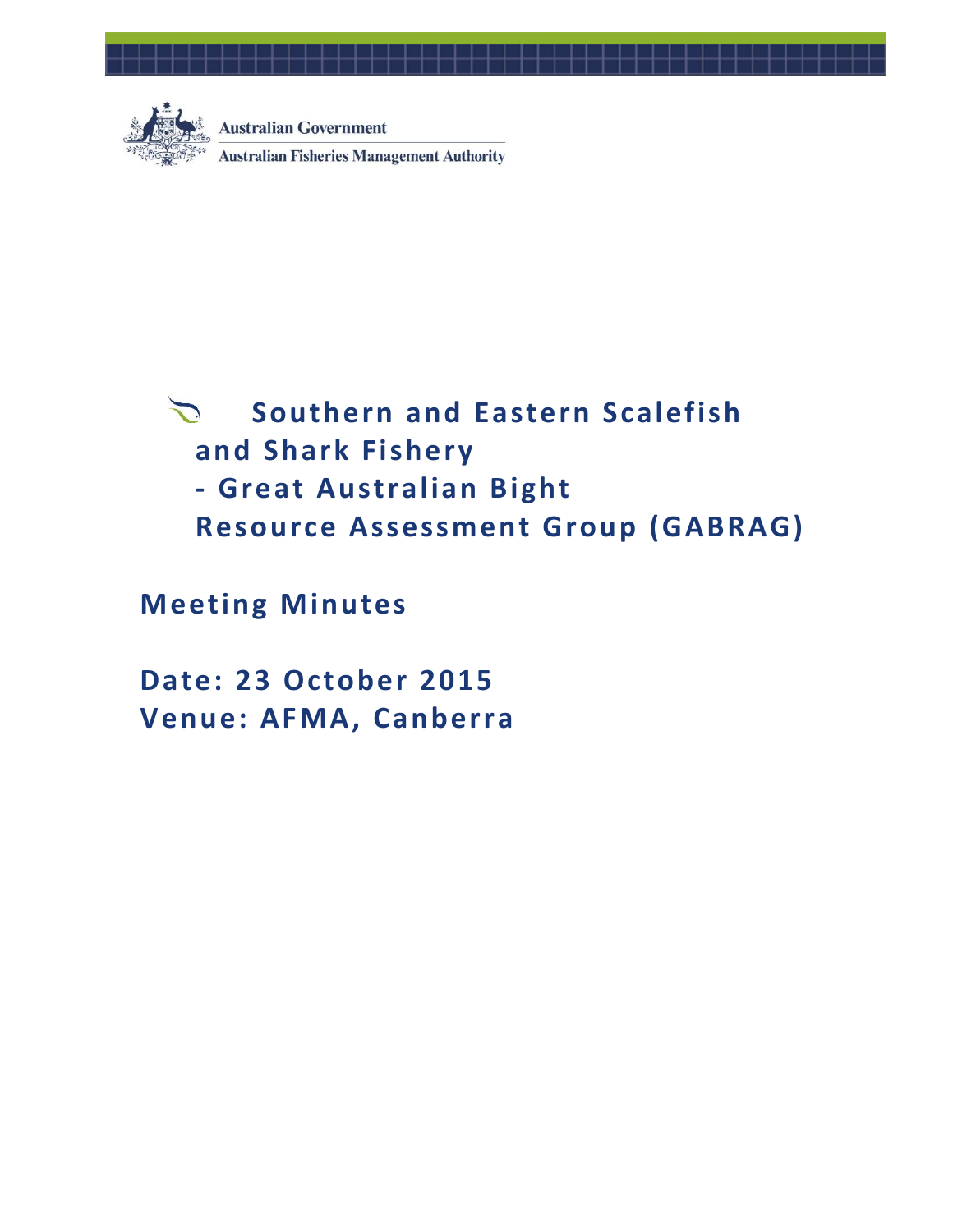## **Attendance**

| <b>Members</b>              | <b>Membership</b>           |
|-----------------------------|-----------------------------|
| Mr Lance Lloyd              | Chair                       |
| Mr Jeff Moore               | <b>Industry Member</b>      |
| Mr Jim Raptis               | Industry member             |
| Dr Ian Knuckey              | <b>Scientific Member</b>    |
| Mr Andy Moore               | <b>Scientific Member</b>    |
| Dr Marcus Finn              | AFMA member                 |
| Ms Giulia Porro             | AFMA, RAG EO                |
| <b>Invited participants</b> |                             |
| Dr Malcolm Haddon           | Assessment scientist, CSIRO |
| <b>Apologies</b>            |                             |
| Ms Marcia Valente           | Industry member             |
| Professor John Tisdell      | Economic member             |

## **Agenda Item 1 – Preliminaries**

## **Agenda Item 1.1 – Welcome and introductions / Apologies**

- 1. Mr Lance Lloyd (Chair) opened the meeting at 9.05 am (AEST) and welcomed members.
- 2. The RAG noted apologies from Dr John Tisdell and Ms Marcia Valente.
- 3. Dr Rayns was invited to the RAG to give an overview of the strategic projects happening at AFMA. Dr Rayns and the RAG informally discussed the following matters:
	- Efficiency AFMA is continuously becoming more efficient by increasing the use of technology (such as implementing e-monitoring) and moving towards self-service portals for its stakeholders.
	- Markets AFMA understands industry is constantly searching for new markets and numerous fisheries are doing this by obtaining MSC certification. Another example of this is the South east Trawl Fishing Industry Association partnership with Coles and WWF. AFMA expects this trend to continue with other fisheries.
	- Co-management AFMA is keen to keep pursuing co-management options with fishery industry associations. This will increase trust and confidence in the public.
	- Individual accountability: With new technologies becoming available, attention can be shifted on the individual rather than impacting the whole fishery.
	- One fishery management plan AFMA currently has 12 fishery management plans which is expensive and inefficient. AFMA is thinking of shifting to a single plan model which ensures the status of all grants and SFRs and only has one set of conditions that can satisfy all fisheries. This will lead to greater flexibility amongst fisheries and sectors as well. It is expected that this process will take around five years.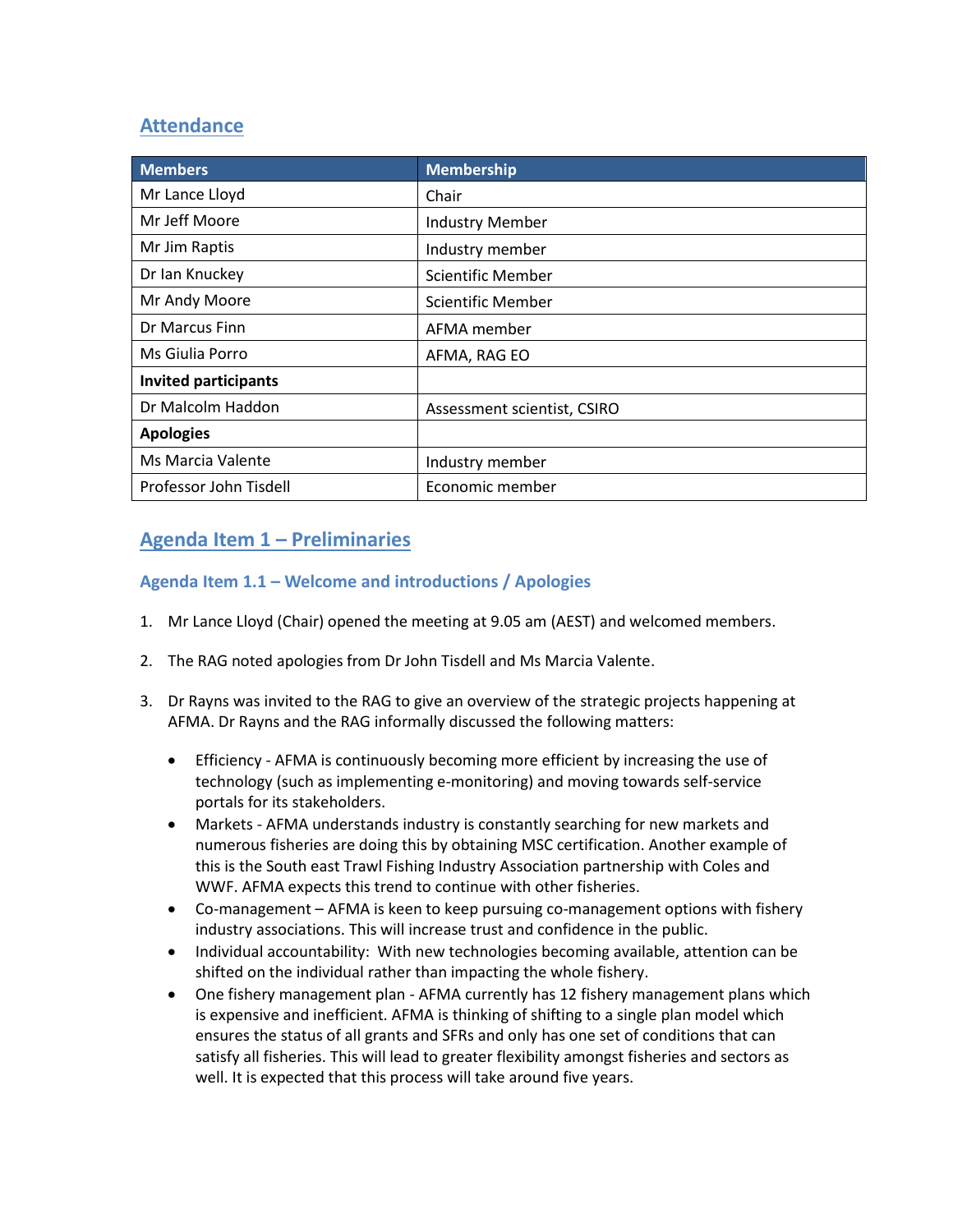- AFMA staffing profile As new technologies are rolled out and industry take up a more responsible role for their fisheries, the AFMA staffing profile is decreasing.
- Profitability of fisheries and under-caught TACS The cost of harvesting fish in Australian water is quite high and as the GAB is in such a remote part of Australia it is often economically in-efficient . Mr Raptis made the point that it is important to bring in foreign vessels under foreign flags utilising foreign crew. However public acceptability is needed.
- $\bullet$  Risk catch cost AFMA believes that there is currently no fishery that applies risk catch cost particularly well.
- Data collection– With the advent of newer technologies, AFMA and industry need to reconsider how data collection occurs and what the best way to verify it is. Industry should continue to be involved in data collection (as the data collection is extremely useful in assessments) however public acceptability is important. Furthermore consideration should be given to the need for stock assessments and multi-year TACs.
- Protected species Protected species interactions and mortalities continue to be an issue. The Great Australian Bight (GAB) and the South East Trawl (SET) are currently focusing their attention on seabirds and AFMA is pleased to see industry is taking the lead on this. It is important to have tailored options for different vessels and AFMA should play a role in verifying and testing the devices and techniques as well as monitoring.
- 4. In summary, some of the issues to be raised and discussed with the CFA are: by-catch reduction and discard utilisation, engaging foreign boats and crews to ensure profitability of the boats and re-balancing open and closed areas of a fishery.

*Dr Knuckey joined the meeting at 9.55am.* 

## **Agenda Item 1.2 – Declarations of interest**

- 5. The RAG followed the conflict of interest declarations as outlined in the revised Fisheries Administration Paper (FAP12). A list of the full conflicts of interest declarations made by the RAG members and other participants is provided at Table 1 below.
- 6. Mr Raptis and Dr Knuckey both left the room in turn, while the RAG considered their declared conflicts of interest. The RAG agreed that their expertise in the fishery warranted them being allowed to participate in the meeting.

#### **Table 1: Members' and invited participants' declared interests as at 23 October 2015.**

| Participant                  | <b>Interest Declared</b>                                                                                                                                                                                                             |  |
|------------------------------|--------------------------------------------------------------------------------------------------------------------------------------------------------------------------------------------------------------------------------------|--|
| Mr Lance Lloyd, Chair        | Director of Lloyd Environmental Pty. Ltd.,<br>SESSFRAG and GABMAC member,<br>Research Fellow, Federation University<br>Australia. Interest in projects involving fish<br>and fisheries but not in the GAB. No<br>pecuniary interest. |  |
| Dr Marcus Finn, AFMA Manager | Employed by AFMA, no pecuniary interest<br>or otherwise, AFMA Member on Shelf and                                                                                                                                                    |  |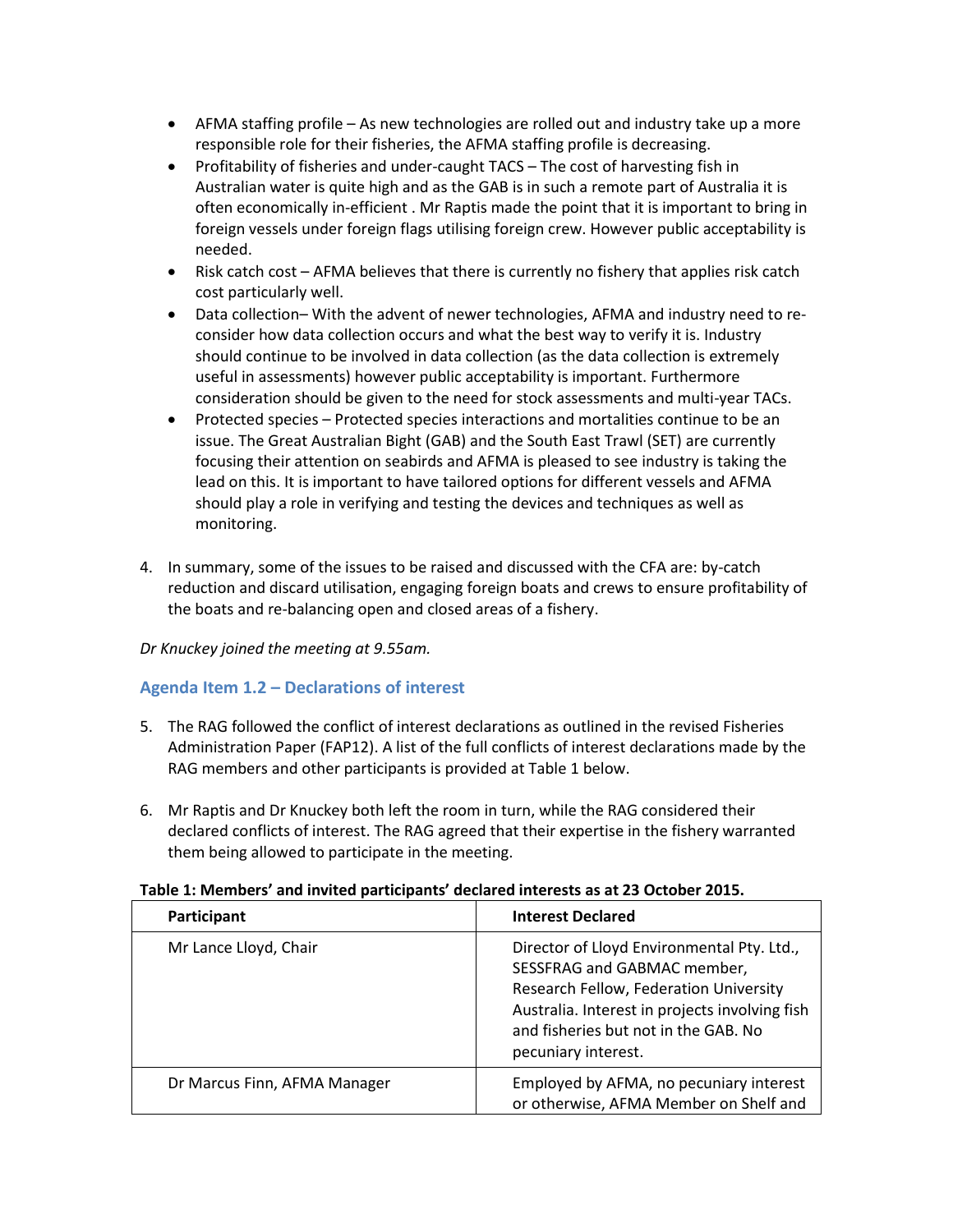| Participant                            | <b>Interest Declared</b>                                                                                                                                                                                                                                                                                                                                                                                                                                                                                                                                                                                                                                                                                                                                                           |
|----------------------------------------|------------------------------------------------------------------------------------------------------------------------------------------------------------------------------------------------------------------------------------------------------------------------------------------------------------------------------------------------------------------------------------------------------------------------------------------------------------------------------------------------------------------------------------------------------------------------------------------------------------------------------------------------------------------------------------------------------------------------------------------------------------------------------------|
|                                        | Slope RAG.                                                                                                                                                                                                                                                                                                                                                                                                                                                                                                                                                                                                                                                                                                                                                                         |
| Ms Giulia Porro, AFMA, GABRAG EO       | Employed by AFMA, no pecuniary interest<br>or otherwise.                                                                                                                                                                                                                                                                                                                                                                                                                                                                                                                                                                                                                                                                                                                           |
| Mr Jeff Moore, Industry Member, GABIA  | <b>Great Australian Bight Industry Association</b><br>(GABIA) EO, board member of<br>Commonwealth Fisheries Association,<br>member of GABMAC, invited participant of<br>SEMAC, invited participant of SESSFRAG,<br>industry liaison officer for Commonwealth<br>Marine Reserve consultative group, no<br>pecuniary interest.                                                                                                                                                                                                                                                                                                                                                                                                                                                       |
| Mr Jim Raptis, Industry Member         | Shareholder and employee of Raptis, 4<br>licences in GAB. GAB boat and quota SFR<br>holder.                                                                                                                                                                                                                                                                                                                                                                                                                                                                                                                                                                                                                                                                                        |
| Dr Ian Knuckey, Scientific Member      | Director Fishwell Consulting, interest in<br>sources of funding for research purposes,<br>research work for GABIA agent of<br>electronic logbook systems, scientific<br>adviser to GABIA and SETFIA, Chair of<br>Australian Seafood Co-products, scientific<br>member on various SESSF RAGs, Squid<br>RAG and Scallop RAG, involved in<br>undertaking the Fishery Independent<br>Surveys for the SET and the GAB, involved<br>in the SESSF Review, involved in various oil<br>and gas projects undertaken in the area of<br>the GAB and is involved in the Western<br>Gemfish project, shortlisted for the AFMA<br>observer market testing EOI. PI for project<br>for utilizing GAB bycatch. Selected to<br>provide scientific advice for the Gulf of St<br>Vincent Prawn fishery. |
| Mr Andy Moore, Scientific Member       | Employed by ABARES - Interest in sources<br>of funding for research purposes, involved<br>in the Gemfish stock structure project and<br>the Western gemfish Tier 1 assessment,<br>research fellow at University of<br>Queensland, no personal pecuniary<br>interest.                                                                                                                                                                                                                                                                                                                                                                                                                                                                                                               |
| Dr Malcolm Haddon, Invited Participant | Employed by CSIRO - Interest in sources of<br>funding for research purposes however,<br>salary does not depend on this<br>membership, involved in the SESSF                                                                                                                                                                                                                                                                                                                                                                                                                                                                                                                                                                                                                        |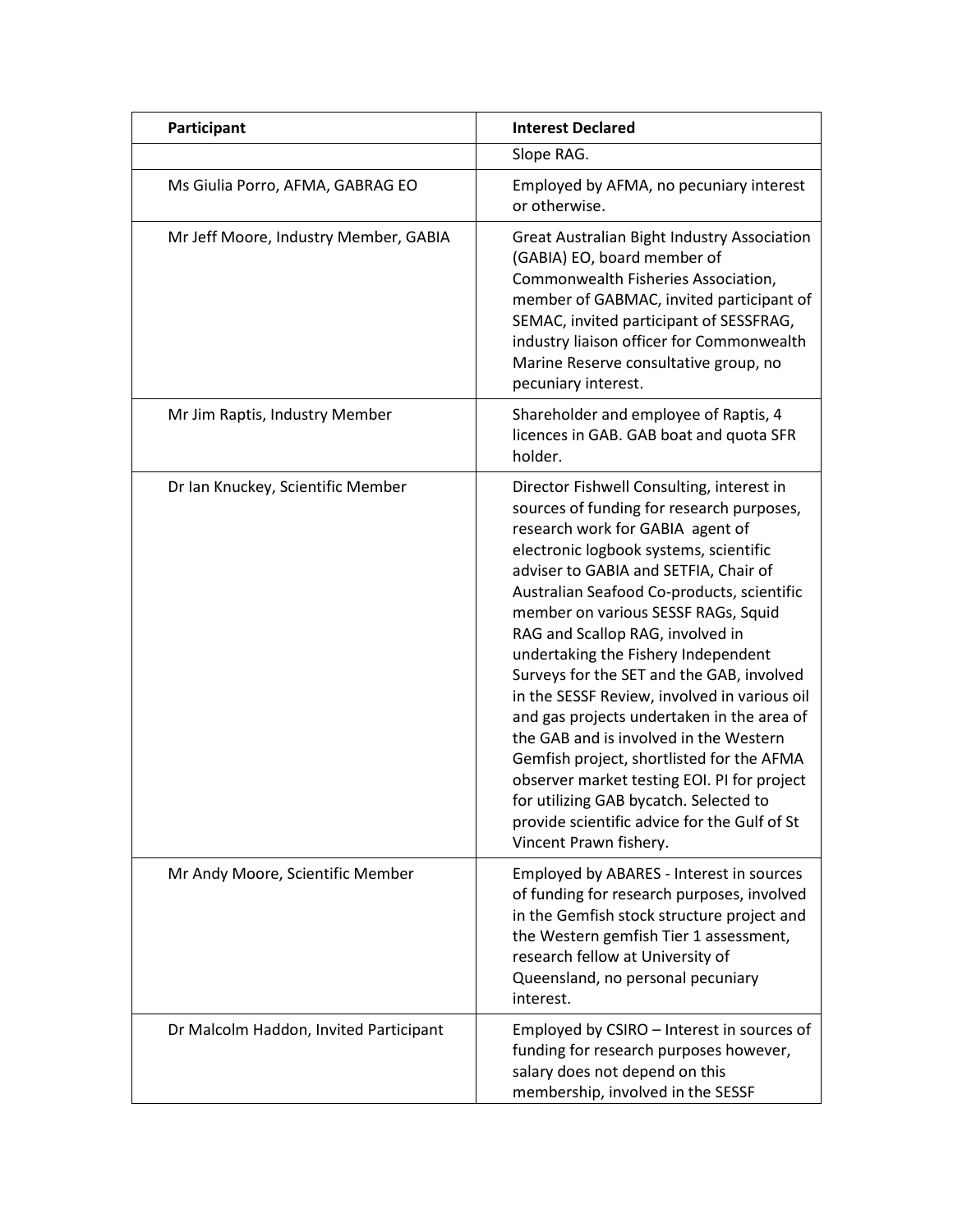| <b>Participant</b> | <b>Interest Declared</b>                                                |
|--------------------|-------------------------------------------------------------------------|
|                    | Review, Sub Antarctic RAG, Sub Antarctic<br>MAC and Northern Prawn RAG. |

## **Agenda Item 1.3 – Adoption of agenda**

7. The RAG adopted the draft agenda.

### **Agenda Item 1.4 – Actions arising from previous meeting**

8. The RAG reported on outcomes arising from action items from the previous GABRAG teleconference meeting. A list of outcomes is provided at Attachment A.

## **Agenda Item 2 – Management items**

## **Agenda Item 2.1 – Managers update**

- 9. Dr Finn presented the written AFMA manager's report. The RAG noted the following:
	- Change in Minister Assistant Minister The Hon. Anne Ruston has replaced Senator The Hon. Richard Colbeck.
	- Observer market testing Following market testing of the observer program, AFMA has decided to conduct a limited tender process with those applicants who have been shortlisted for the observer.
	- 2015/16 season catch and effort 1% of the TAC for bight redfish has been caught so far and 10% of the TAC for deep water flathead has been caught so far. 2015 effort data is not included in the graphs as it is incomplete. Overall effort data matches the pattern of effort for the main method in the fishery (bottom otter trawl). Effort has increased since 2010 but decreased slightly in 2014. Low catches of trigger species mean that trigger levels have not been met.
	- Monitoring and data collection 2015 is a crew collected year (alternates with ISMP) and for the first half of 2015 the number of crew collected samples is low.
	- TEP interactions Two shy albatrosses and one shearwater have been reported as interactions in Q4 2014, Q1 and Q2 2015.
	- Seabirds –SETFIA, GABIA and AFMA are currently working together to propose a series of interaction reduction measures (including offal management techniques) to meet an appropriate reduction target for seabird interactions and further reduce seabird interactions.
	- ABARES status report No changes to the GAB.
	- ERA/ERM The current ERA/ERM revitalisation project is focussed on improving species based ERA with potential changes to ERA for habitats and communities being prioritised to a later date.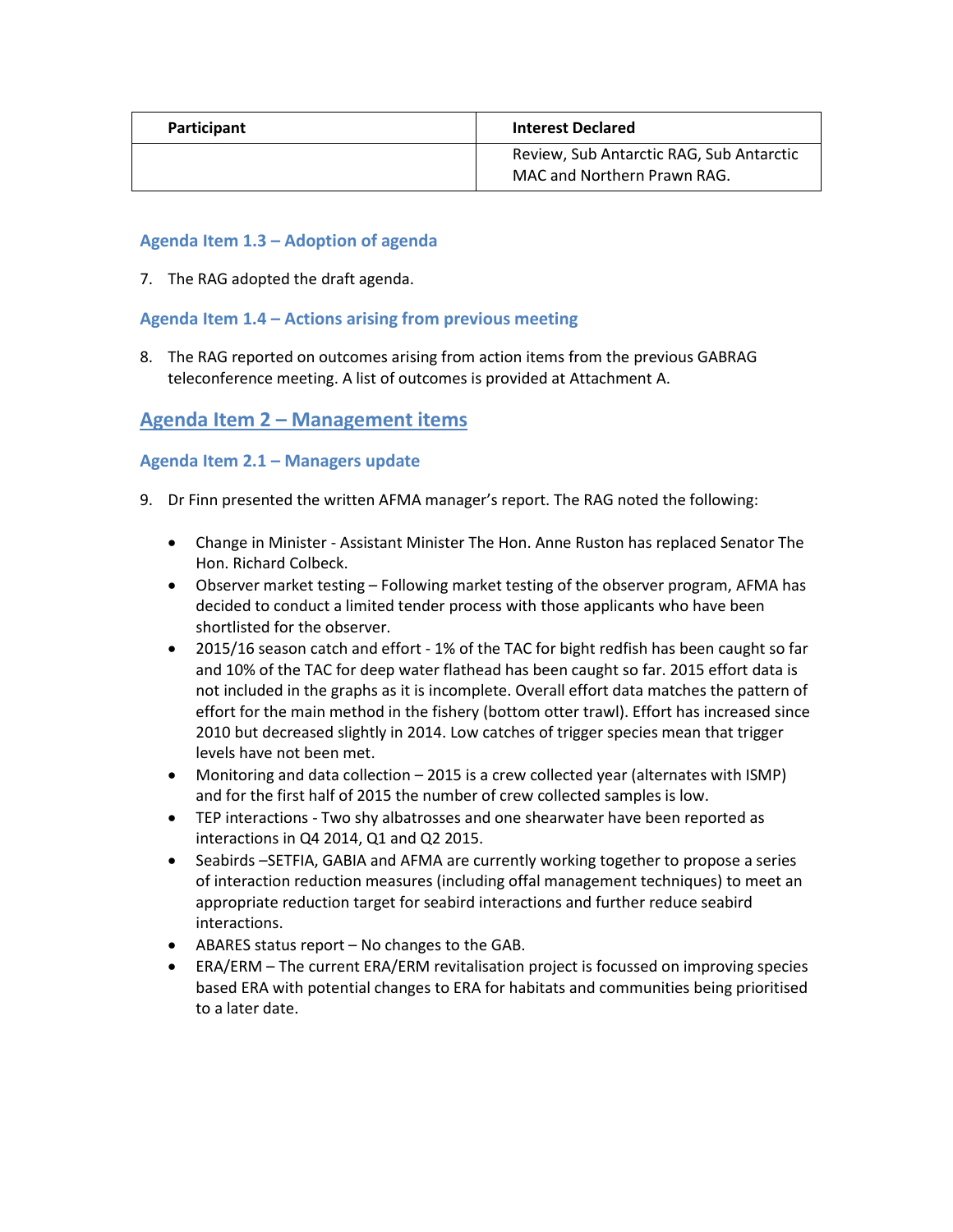### **Agenda Item 2.2 –Industry update**

- 10. Mr Jeff Moore and Mr Raptis presented the GABIA/industry report. The RAG noted the following:
- 11. There has been a significant amount of effort removed from the fishery due to boat breakdowns (around 25%).
- 12. Flathead catches dropped to their lowest level between February and April and this coincided with a seismic survey. Catches recovered in May and this coincided with the end of the seismic survey. Catches are currently going OK (over 1 tonne a day) and prices for flathead are currently around \$10 per kilo.
- 13. The FV Territory Pearl is currently fishing as a prawn trawler in the NPF, the FV Silver Phoenix has been out of action for three months. This means that most weeks there has only been one boat coming in per week.
- 14. Industry has been working to improve the quality of the fish delivered to markets by undertaking early plate counts and adopting techniques such as freezing fish as quickly as possible. This has improved the quality of the fish, improving demand and consequently prices.

#### **Action Item: Dr Knuckey to send Mr Raptis some literature on plate counts.**

15. Fuel prices have decreased in the GAB from 98 cents to 68 cents and this has had a positive impact on industry profitability. For two trawlers the decrease in fuel price is worth about half a million dollars. Furthermore the fuel bills have been reduced by the introduction of thinner and finer mesh on the nets. This reduces drag and reduces fuel consumption. As the twine gets thinner, the diamond diameter gets larger which means better water flow which improves quality of the fish (the fish come aboard alive).

## **Agenda Item 3 – Tier 1 – Bight redfish**

16. Dr Haddon presented the updated Tier 1 assessment for bight redfish. The stock assessment updates the 2011 assessment to provide estimate of stock status in the GAB.

#### Input data

- 17. The data available this year were more extensive than were available for the previous assessment.
- 18. The ISMP provided new samples of age distribution data as well as length frequency data. The fishery independent survey (FIS) provided another data point for the fishery independent relative abundance index and the length frequency samples from the FIS were included for the first time.
- 19. Mr Raptis requested that Mr Haddon examine CPUE data either side of the 2015 FIS, to see whether there was a shift of fish to shallower waters due to the seismic survey.

#### **Action Item: Dr Haddon to examine CPUE data on either side of the 2015 FIS.**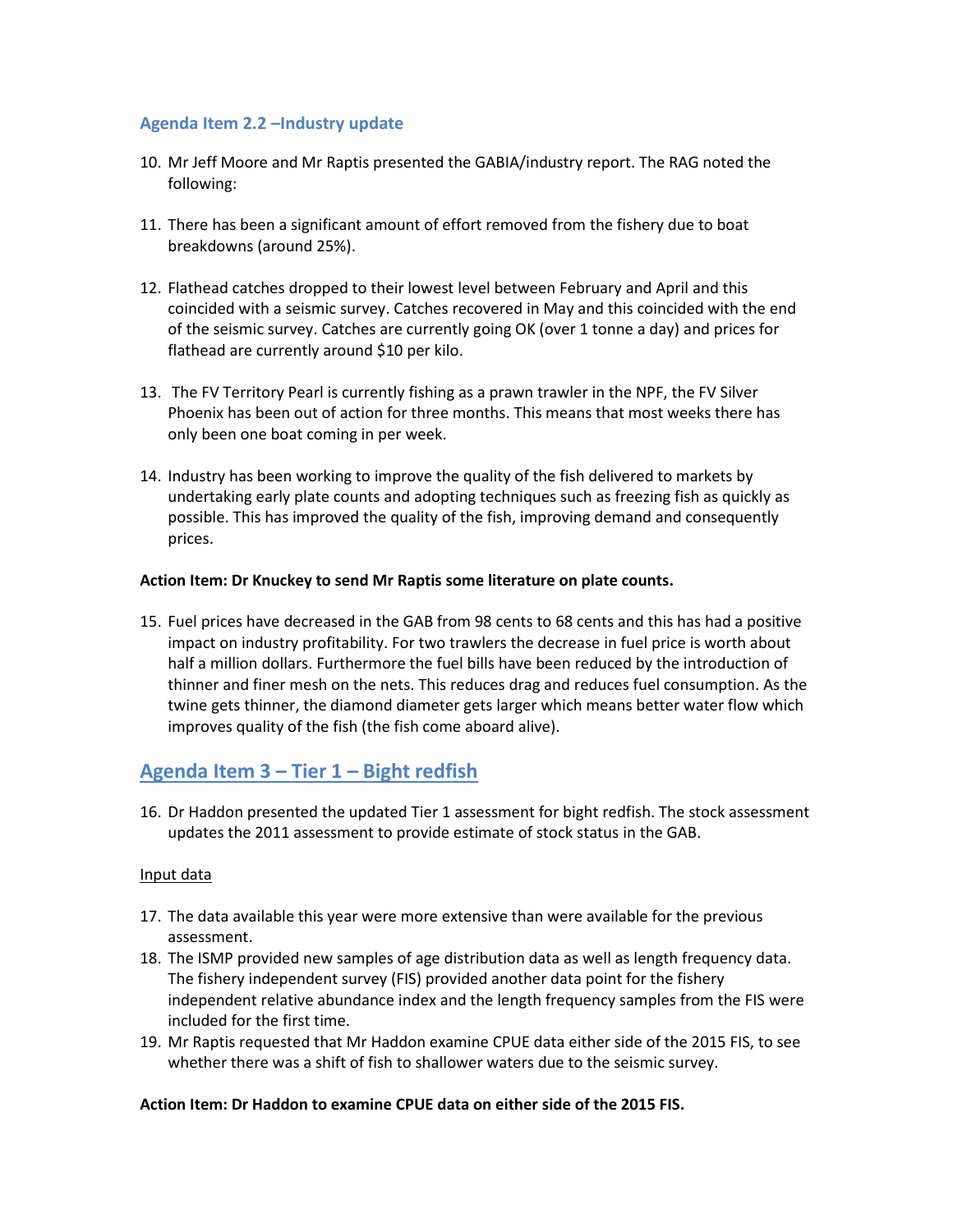- 20. The otolith samples taken during the FIS were processed but were unable to be separated from those taken in the ISMP sampling, they were thus combined in this preliminary basecase analysis but will be separated in the final version. Five years of on-board length frequency data were also made available from crew collected samples. All of these data were influential in changing the outcome from the assessment from those predicted in 2011.
- 21. The new data and related additional changes were added sequentially to the old assessment so as to better characterize which data series was driving any observed changes to the predicted biomass and fishing mortality time series.
- 22. Dr Haddon noted that length frequency data can be unreliable because long lived animals can be the same length from age 20 to 55. Dr Haddon noted the importance of collecting age information and suggested that otoliths from 2005 – 2009 be aged. The RAG noted the importance of continuing to collect and age otoliths.
- 23. Dr Haddon questioned whether otoliths from the 2005 FIS are available and could be aged.

#### **Recommendation: The RAG recommended continuing otolith collection and ageing.**

#### **Action Item: Fishwell to send any otoliths from the 2005 to Fish Ageing Services to be aged.**

#### Catch and CPUE data

- 24. There were four years of extra catches to include in the model as well as four years extra standardized CPUE data (2011-12 – 2014-15). Both catches and CPUE have declined in recent years.
- 25. Dr Haddon noted there had been a small change in depth behaviour (could be due to a shift of the stock to the east).

#### New base case

- 26. Twelve sequential changes were made to the 2001 assessment. Some had only very minor effects, others had rather large effects.
- 27. The overall result was that most scenarios that had an influence on the outcome led to declines in the estimated unfished spawning biomass. The reduction in biomass implied that the catches that had been removed imposed a higher fishing mortality rate than previously suggested so the final depletion level ended up closer to the target reference point of 41 per cent.
- 28. The use of the more recent version of SS3 led immediately to reduced (improved) variation (a smaller CV), which continued to decline as more data and options were added.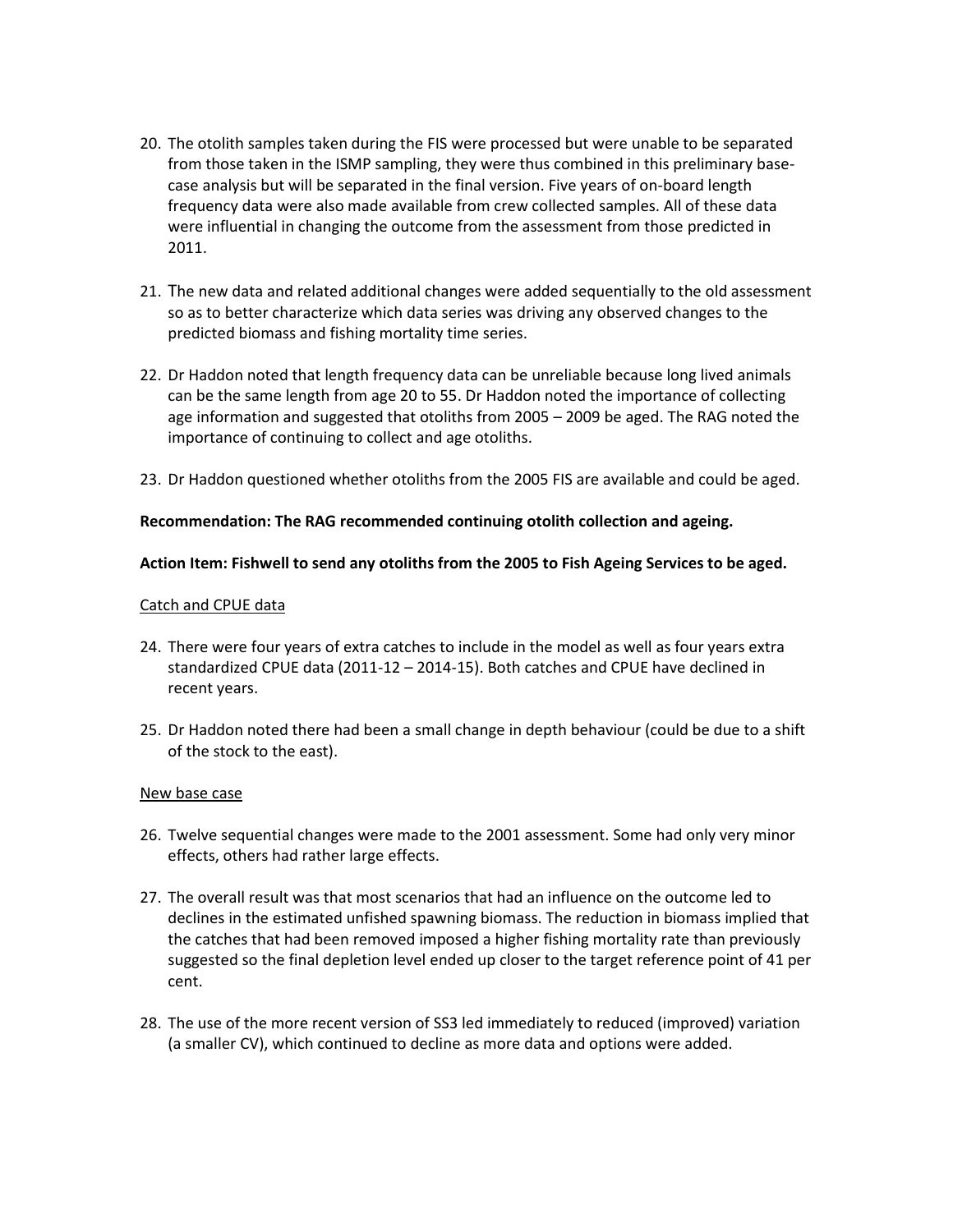- 29. The relatively low catches in the most recent years have led to a small degree of stock building since 2009/2010 or 2010/2011.
- 30. The overall fit to the combined ageing data was relatively good. Within the length frequency composition data there were some years of excellent fit and some with relatively poor fit. To obtain an unbiased fit to the FIS length frequency composition data it was necessary to have a separate selectivity curve.
- 31. The length frequency composition data from the FIS were larger on average than those fish from the commercial fishery. Bight redfish are only selected at about 25cm and above implying that they can be 10 years or older before they are strongly selected by the fishery. This is about the same size and age at which they mature, which implies there is a proportion of the mature population not selected by the fishery and this should give the population an extra degree of resilience.

#### **Conclusions**

- 32. Previous estimates of  $B_0$  and stock depletion have been recognized as being uncertain.
- 33. A further four years of data were added, plus the introduction of FIS ages and length frequencies, and industry length frequency data.
- 34. The new data are all consistent and have been informative about  $B_0$  and stock status.
- 35. The base-case estimate of  $B_0$  is 5441 tonnes and the base-case estimate of depletion is 63 per cent.

#### Next steps

- 36. Prior to the second GABRAG meeting, Dr Haddon will be applying some sensitivities to the model including natural mortality, altering the relative emphasis on different data streams and removing the last FIS abundance index.
- 37. Dr Knuckey suggested only using FIS relative abundance indexes from trip 2 of the 2015 FIS.
- 38. The RAG thanked Dr Haddon for his work so far and look forward to receiving the final base case at the second GABRAG meeting later in the year.

## **Agenda Item 3 – Western gemfish**

- 39. Mr Andy Moore from ABARES gave a presentation on the western gemfish stock structure project currently underway.
- 40. The final report is not yet available and the interpretations of the results are not considered to have been finalised.
- 41. Gemfish are caught in the Commonwealth and GAB trawl fisheries and are managed as a western and eastern stock bounded by a line at Lat 47°S.The western gemfish Tier 1 has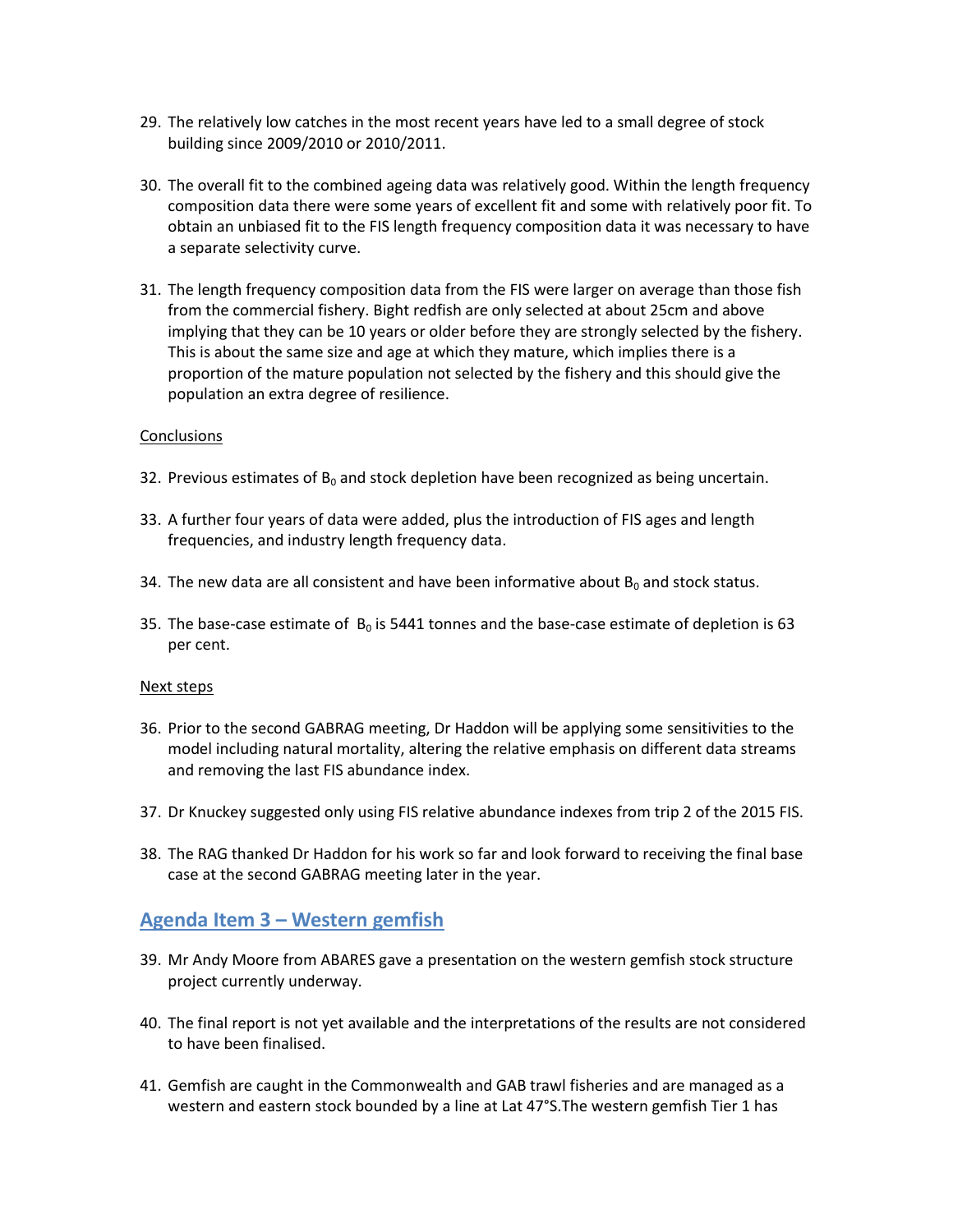been hampered in the past by fisheries in the GAB and the SET having different fishing histories and when analysed separately gave difference results compared to treating both fisheries as a single stock. An earlier study by Colgan and Paxton (1997) indicated that there was clear separation between eastern and western stocks, though it wasn't clear where the boundary between the two was. The study used limited samples in some locations and older genetic markers and it was unclear if these differences were biological or a sampling artefact. The current study was designed to 1) replicate the original 1997 study using some of the same genetic markers (mitochondrial D-loop control region) and biological samples (stored at the Australian Museum); 2) collect additional contemporary samples from across the distribution and screen with modern day markers with much high levels of discriminatory power (microsatellites and Single Nucleotide Polymorphisms SNP); and collect some information on the spawning locations of western gemfish. The use of genetic information to determine stock structure is required to allow development of sound management strategies to underpin sustainable management of the gemfish resource.

- 42. Gemfish were sampled off:
	- Great Australian Bight
	- Kangaroo Island
	- Robe Beachport
	- Portland
	- Western Bass Strait
	- Southwest Tasmania
	- East coast between Sydney and Flinders Island.
- 43. Methods
	- Used mitochondrial (mtDNA D-loop), and nuclear DNA (microsatellites, SNP) markers
	- Collected information on gonad stage and length frequency.
- 44. Summary from nuclear genome analyses:
	- confirmed genetically distinct east and west stocks
	- defined location of the boundary between east and west with an overlap zone (hybrid zone) off western Bass Strait
	- identified migrant fish in both east and west (i.e. western fish in the eastern stock and vice versa). Migrants carried the nuclear DNA from one population and the mtDNA from the other. Given the high level of genetic separation between both populations these data suggest that the migrants are first generation hybrids that cannot back cross with either parental stock.

45. Summary from mtDNA analyses:

- The project found similar results to the nuclear DNA but with additional stocks off western Tasmania and western Bass Strait. However, further analysis suggests that two stocks are more likely, with the same stock boundaries as the nuclear DNA.
- Comparison of contemporary and historical samples demonstrates changes in haplotypes (not just haplotype frequency but fixed differences) over the last 25 years. The likely explanation for this pronounced change is genetic drift, which suggests that the genetically effective population size in some gemfish populations is far smaller than expected. This result is not expected in large populations like gemfish and is usually only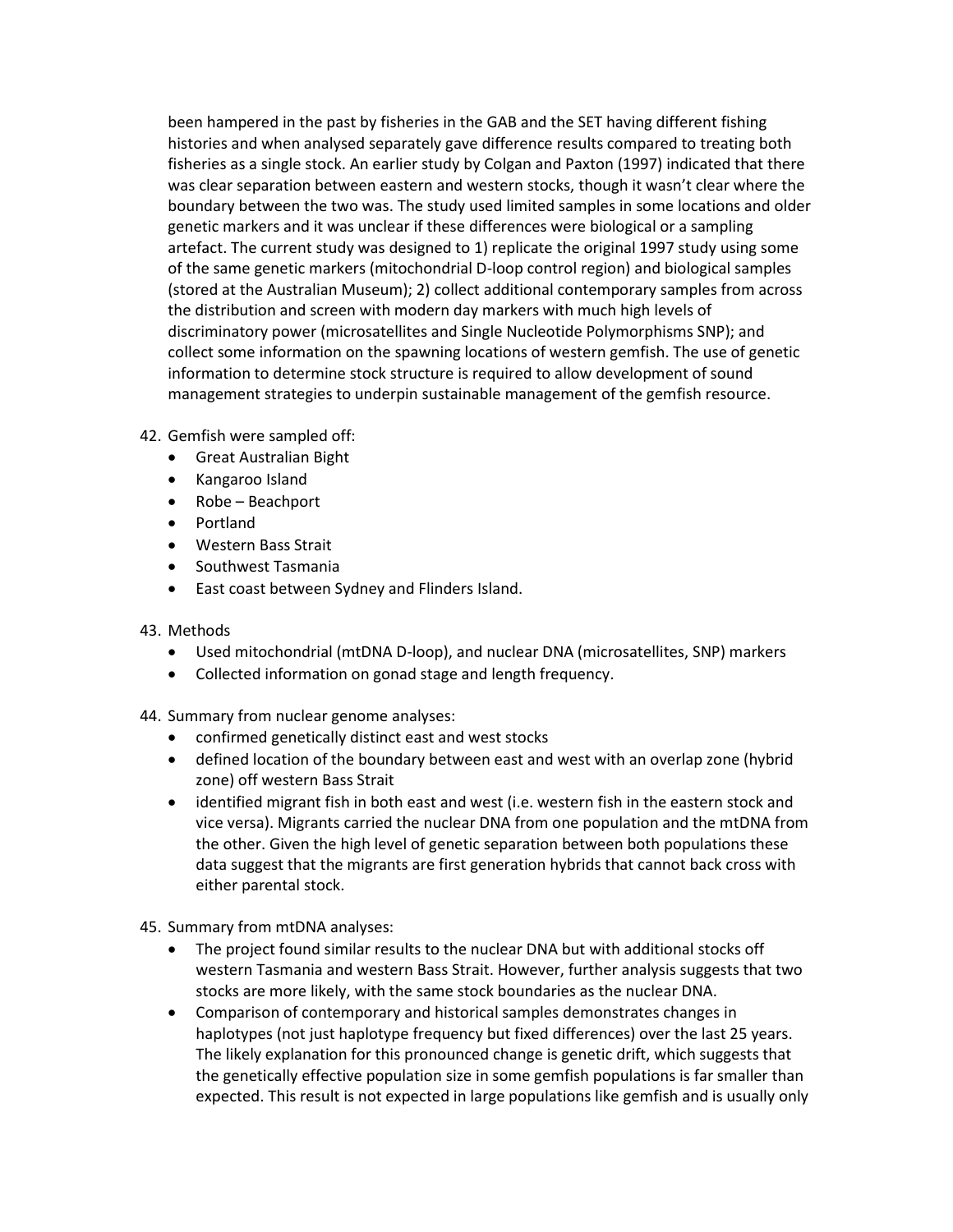seen in very small populations. These data were analysed to determine the effective population size of several gemfish locations. The results did indeed show small effective population sizes in some locations. Genetic drift is caused by a small effective population size. The population decline observed as a result of historical heavy fishing in the east may explain this change in haplotypes, though there may be other reasons. Further investigation seems warranted.

46. Gonad and length frequency analyses:

- based on limited gonad staging data there is some evidence for spawning populations off Kangaroo Island and the west of the Great Australia Bight
- there is limited evidence of spent fish off western Tasmania.

47. Project summary:

- there appears to be several reproductively isolated populations of gemfish
- the Portland/Robe and GAB fisheries should be managed as a single stock. Western Tasmania and the east coast should be managed as another stock
- there is evidence for hybridization between both stocks but not backcrossing with parental lineages
- there appears to be evidence for a small effective population in some gemfish stocks.

## **Agenda Item 5 – GAB orange roughy**

48. The RAG discussed orange roughy in the GAB and highlighted the following key points:

- In the 2014-2015 season, two scientific permits were issued and approximately 12,300 kg of orange roughy were caught under the research quota.
- No scientific permits have been issued for the 2015-2016 season and no research quota has been taken.
- No orange roughy has been caught under the bycatch TAC for the 2015-2016 season.

**Recommendation - The RAG recommended maintaining a research allowance of 200 tonne for GAB orange roughy research zones for 2016-2017. The RAG agreed that it is important to continue collecting biological information.** 

**Recommendation – The RAG recommended maintaining a 50 tonne bycatch TAC for the orange roughy (Albany and Esperance) quota zone for the 2016-2017 season as it poses little or no risk to the stock.**

49. The RAG discussed the importance of applying for scientific permits in advance as the applications were submitted quite late in 2014.

## **Action Item: GABIA to inform industry that scientific permit applications for orange roughy need to be submitted by May and last several months once granted.**

50. The RAG agreed that if the interest in GABTS orange roughy increases, the RAG should consider a research project to analyse historical orange roughy data available.

**Action Item: Dr Knuckey to check whether Fishwell holds any orange roughy otoliths and send them to Kyne – Fish ageing services.**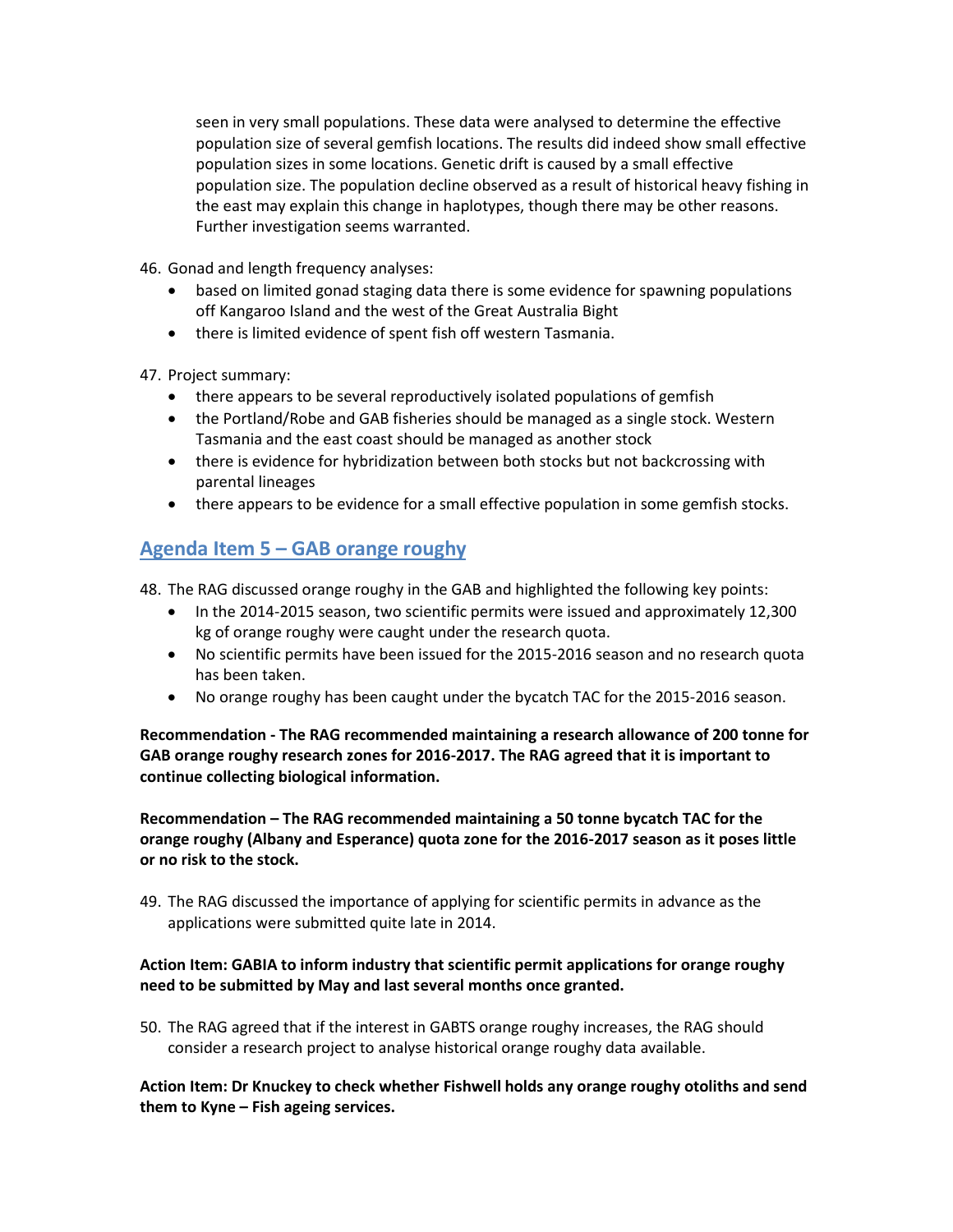#### **Action Item: Mr Jeff Moore to send AFMA any length frequencies.**

*Mr Andy Moore left the RAG meeting at 4pm.*

**Agenda Item 6 – Research**

#### **Agenda Item 6.1 - –Update on GAB Annual research plan**

*Dr Ian Knuckey declared a conflict of interest with two FRDC research projects related to the GABTS. The RAG noted that the agenda item is for information only and agreed that Dr Knuckey should be a part of the discussion.* 

- 51. The RAG noted the GABTS research priorities identified for 2016-2017 that were submitted to the AFMA research team and presented to the AFMA Research Committee (ARC) and ComFRAB at their October meeting. There were no newly identified priorities for the GABTS.
- 52. ComFRAB supported the EOI relevant to the GABTF Identification of factors which impact on the profitability of individual operators, fishery sectors and the GABT Fishery. FRDC will advise successful applicants following FRDC Board consideration of proposals at its mid November meeting with applicants required to submit their proposals by mid Feb for final consideration by ComFRAB at its March 2016 meeting.
- 53. The RAG confirmed that any research to determine the impact of seismic surveys on target species would be considered only once the economics of the fishery improved.
- 54. The RAG confirmed that a FIS will be scheduled only once the review of the FIS project has been completed.
- 55. The RAG discussed whether a Tier 1 stock assessment is needed for western gemfish and agreed that it would consider this research priority at next year's GABRAG research meeting.
- 56. Mr Raptis wished to discuss the issue of decreased flathead catches between February and May 2015 as it is the most economically important species for the GABTS. The RAG discussions highlighted the following points:
	- The catch rate data for flathead should be further investigated and in particular compare the February-May 2015 catch compared to 2016 and previous years.
	- It is important to further analyse catch standardisation data for deepwater flathead to understand whether the catches in the 2015 months were an anomaly.
	- In particular, it would be interesting to compare the catch standardisations for years prior to 2015 as well as 2016.
	- The data will not be used to make a decision as to whether a FIS should be run.

**Action Item: Mr Haddon to characterise flathead catch rate standardisations and break down the data by month to have a look at the variability in catches.**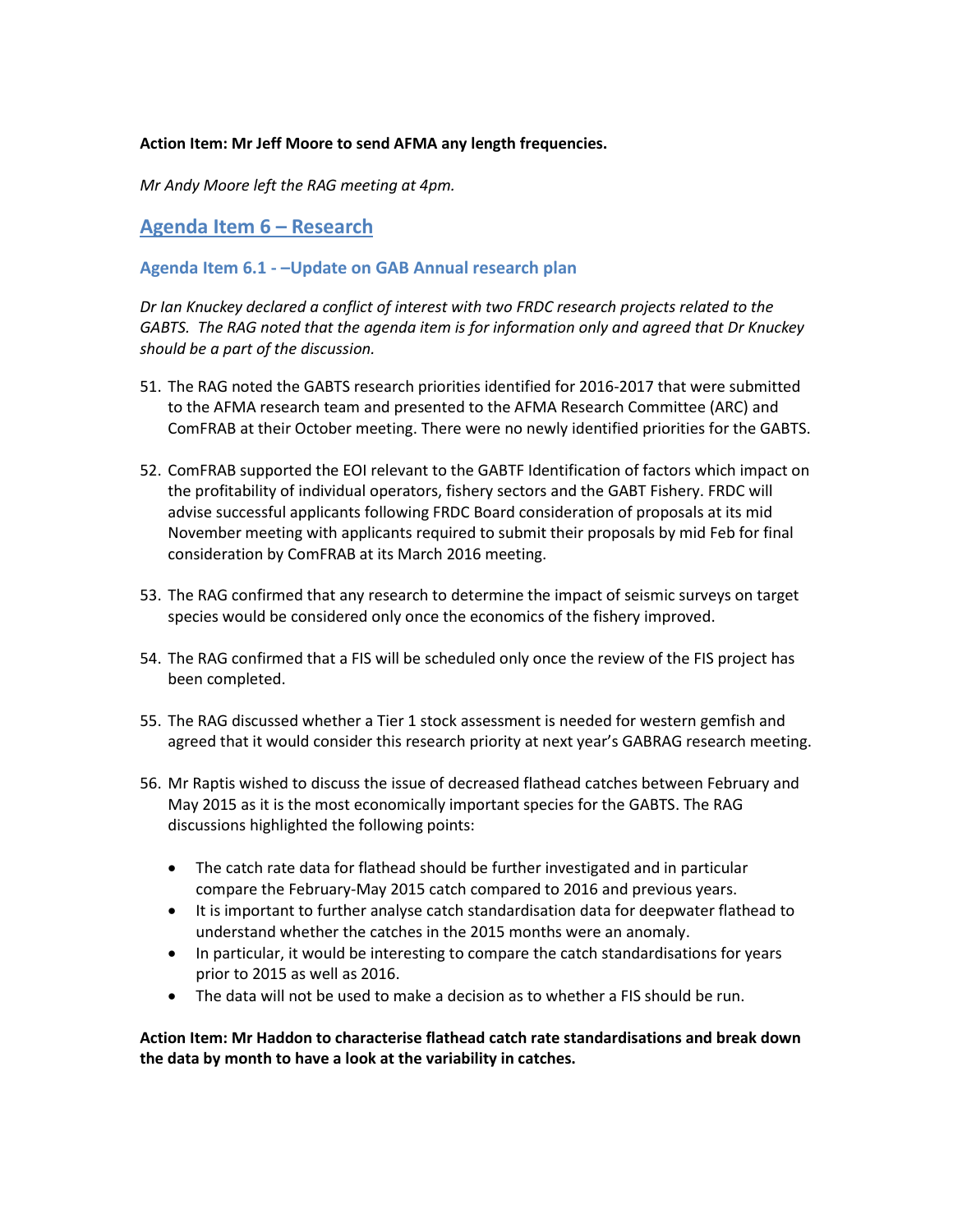**Action Item: Mr Haddon to compare flathead catch rate standardisations for early 2015 and early 2016.**

#### **Agenda Item 6.2 –GAB Australian Bight Research Program**

57. The RAG noted the fact sheets from the GAB Australian Bight Research Program provided and that there are a few fisheries related projects going on.

## **Agenda Item 7 – Close of meeting**

- 58. The RAG wished to thank Dr Rayns for dedicating time to GABRAG.
- 59. CSIRO and the RAG also wished to thank industry for providing high quality crew collected data.
- 60. The Chair thanked everyone for their participation and closed the meeting at 16.45.
- 61. The next GABRAG meeting will be held on 23 November in Adelaide.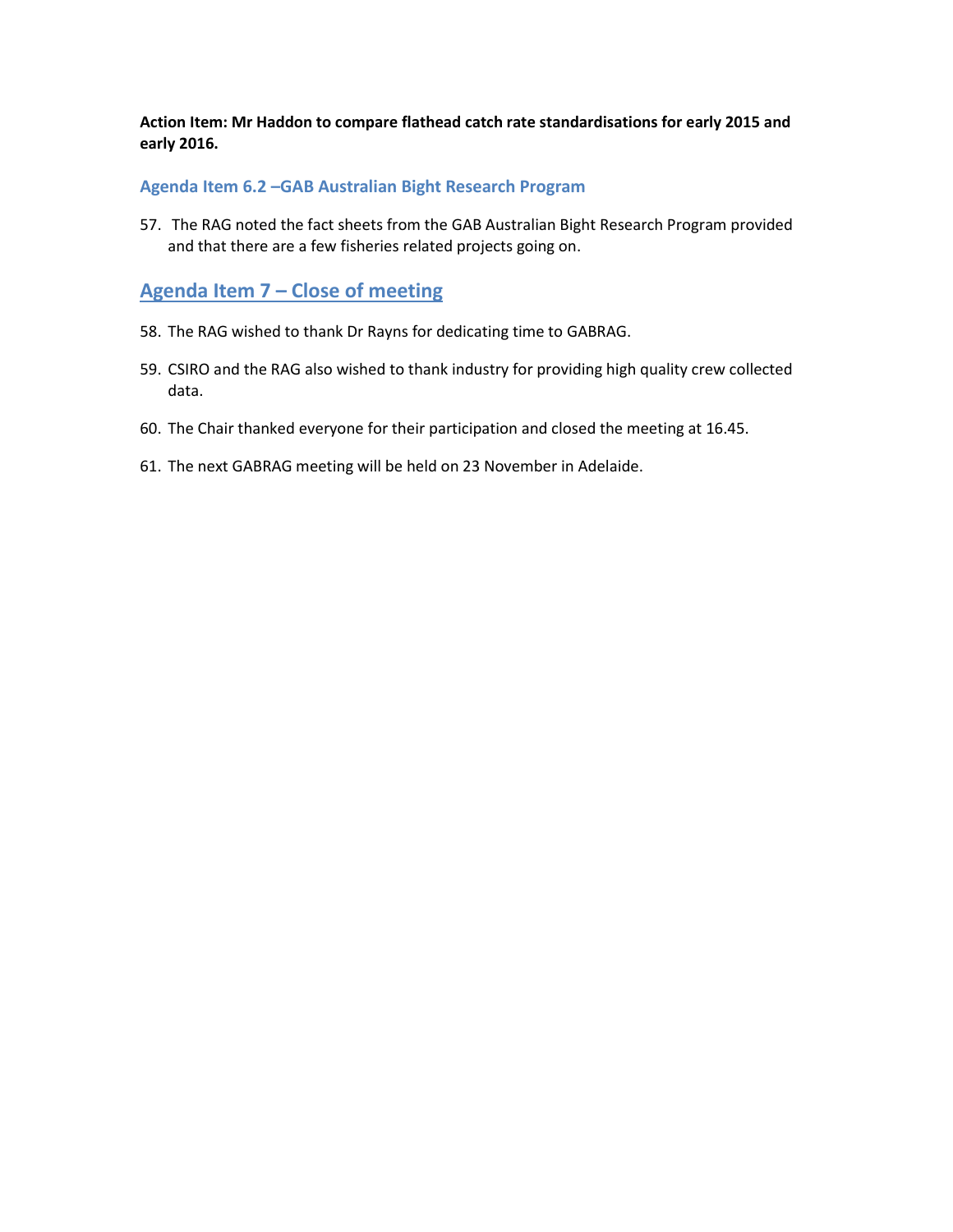## **Action Items arising**

| <b>Action Item</b> | Action                                          | Action person  |
|--------------------|-------------------------------------------------|----------------|
| 1                  | Dr Knuckey to send Mr Raptis some literature    | lan Knuckey    |
|                    | on plate counts.                                |                |
| $\overline{2}$     | Dr Haddon to examine CPUE data on either side   | Malcolm Haddon |
|                    | of the 2015 FIS.                                |                |
| 3                  | Fishwell to send any otoliths from the 2005 to  | lan Knuckey    |
|                    | Fish Ageing Services to be aged.                |                |
| 4                  | GABIA to inform industry that scientific permit | <b>GABIA</b>   |
|                    | applications for orange roughy need to be       |                |
|                    | submitted by May and last several months once   |                |
|                    | granted.                                        |                |
| 5                  | Dr Knuckey to check whether Fishwell holds any  | lan Knuckey    |
|                    | orange roughy otoliths and send them to Kyne -  |                |
|                    | Fish ageing services.                           |                |
| 6                  | Mr Jeff Moore to send AFMA any orange roughy    | Jeff Moore     |
|                    | length frequencies.                             |                |
| $\overline{7}$     | Mr Haddon to characterise flathead catch rate   | Malcolm Haddon |
|                    | standardisations and break down the data by     |                |
|                    | month to have a look at the variability in      |                |
|                    | catches.                                        |                |
| 8                  | Mr Haddon to compare flathead catch rate        | Malcolm Haddon |
|                    | standardisations for early 2015 and early 2016. |                |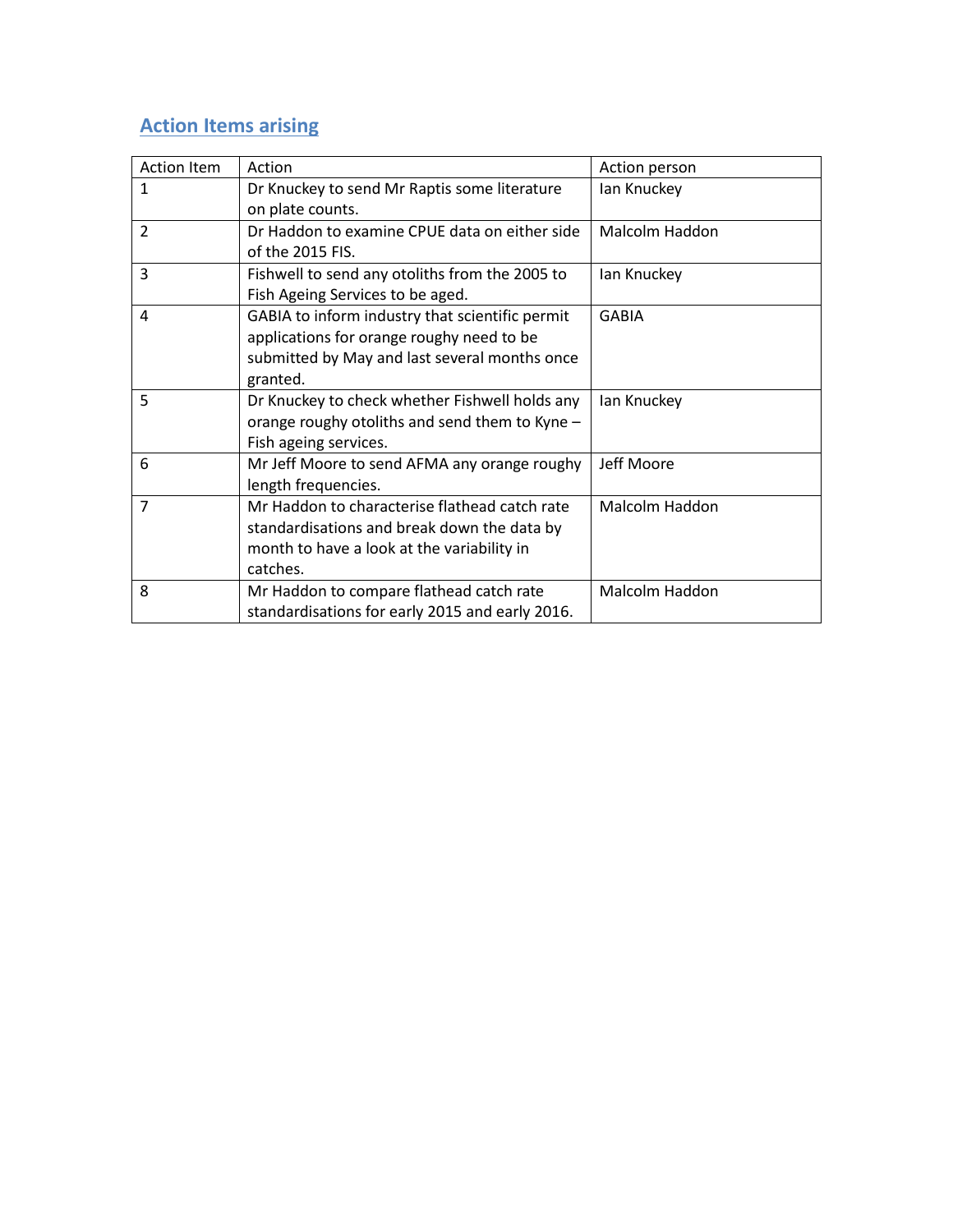

# **Attachment A: Actions arising from GABRAG teleconference 29 July 2015**

| <b>Item</b> | <b>Meeting</b>   | Action                                                                                                                                                                                                                                                                                                                                                    | <b>Actioning member</b>               | Status                                                          |
|-------------|------------------|-----------------------------------------------------------------------------------------------------------------------------------------------------------------------------------------------------------------------------------------------------------------------------------------------------------------------------------------------------------|---------------------------------------|-----------------------------------------------------------------|
| 1           | <b>July 2015</b> | Dr Malcolm Haddon to provide a list of questions to Mr Jeff Moore to<br>request from the seismic survey acquisition company. This will allow for an<br>analysis of fish catch rates before and after the resource survey took place.                                                                                                                      | Dr Malcolm Haddon &<br>Mr Jeff Moore  | Complete                                                        |
| 2           | <b>July 2015</b> | Dr Ian Knuckey to include details of the seismic survey vessel operations<br>(overlay of location and timing if possible) and a mention of potential<br>impacts on catch rates in the final report.                                                                                                                                                       | Dr Ian Knuckey                        | Complete                                                        |
| 3           | <b>July 2015</b> | Dr Ian Knuckey to have a look at effect of sea temperature on the resource<br>survey relative biomass estimates when finalising the report.                                                                                                                                                                                                               | Dr Ian Knuckey                        | In progress                                                     |
| 4           | <b>July 2015</b> | The RAG to provide any other comments on the resource survey draft report<br>by COB 30 August 2015 to allow Dr Ian Knuckey to finalise the report.                                                                                                                                                                                                        | All                                   | Complete                                                        |
| 5           | <b>July 2015</b> | Dr Ian Knuckey to provide final FIS data to AFMA as soon as possible, but at<br>least one month prior to the October GABRAG meeting.                                                                                                                                                                                                                      | Dr Ian Knuckey & AFMA<br>(data team)  | Complete                                                        |
| 6           | <b>July 2015</b> | AFMA to provide crew-collected data (as well as logbook and observer data<br>and FIS data) to CSIRO as soon as possible, but at least one month prior to<br>the October GABRAG meeting.                                                                                                                                                                   | AFMA (data team)                      | Complete                                                        |
| 7           | <b>July 2015</b> | CSIRO to examine crew-collected data closely and advise the RAG if more<br>than 10% of the data is unsuitable to use in the stock assessment or if the<br>data needs to be 'cleaned'.                                                                                                                                                                     | Dr Malcolm Haddon                     | Complete - 2009<br>data has been<br>excluded                    |
| 8           | <b>July 2015</b> | Dr Malcolm Haddon and Dr Ian Knuckey to review existing age data and<br>determine whether it is sufficient for the stock assessment. If it is not,<br>otoliths collected through the FIS and port samples could be aged, but Fish<br>Ageing Services needs to be advised asap in order for the data to be with<br>CSIRO in time for the stock assessment. | Dr Malcolm Haddon &<br>Dr Ian Knuckey | Complete - Kyne<br>sent through<br>some additional<br>otoliths. |
| 9           | <b>July 2015</b> | AFMA to ensure that the AFMA database project look at how to incorporate<br>additional sources of data (eg. the FIS data).                                                                                                                                                                                                                                | AFMA                                  | In progress                                                     |
| 10          | <b>July 2015</b> | CSIRO to prepare a thorough data characterisation (spatial and temporal) for                                                                                                                                                                                                                                                                              | Dr Malcolm Haddon                     | In progress -                                                   |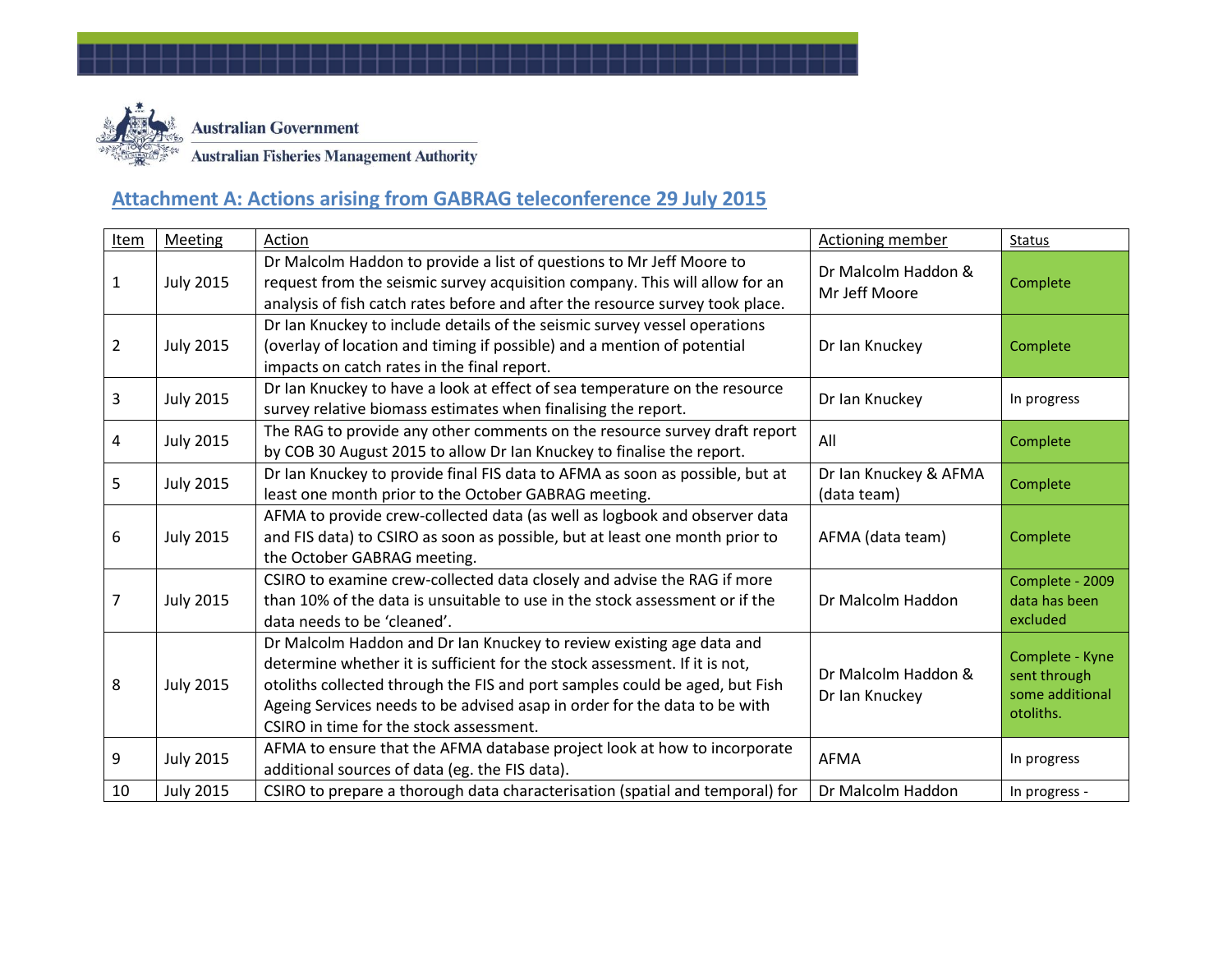|    |                  | both target species prior to doing the standardisation for the bight redfish<br>stock assessment and review of the catch rate standardisation for deepwater<br>flathead.        |                                                     | Catch rate<br>standardisations<br>to be done at<br>next GABRAG<br>meeting in<br>November 2015. |
|----|------------------|---------------------------------------------------------------------------------------------------------------------------------------------------------------------------------|-----------------------------------------------------|------------------------------------------------------------------------------------------------|
| 11 | <b>July 2015</b> | Dr Malcolm Haddon to have a detailed look at discard rates for western<br>gemfish and provide a break down by strata for consideration at the October<br><b>GABRAG</b> meeting. | Dr Malcolm Haddon                                   | In progress                                                                                    |
| 12 | <b>July 2015</b> | Dr Malcolm Haddon to develop two CPUE standardizations for western<br>gemfish for consideration by GABRAG in October - one with discards and the<br>other without discards.     | Dr Malcolm Haddon                                   | In progress                                                                                    |
| 13 | <b>July 2015</b> | ABARES to present the outcomes of western gemfish research at the October<br><b>GABRAG</b> meeting.                                                                             | Mr Andy Moore                                       | Complete -<br>Presentation at<br><b>GABRAG</b><br>meeting 23<br>October                        |
| 14 | <b>July 2015</b> | Mr Andy Moore to let Mr Jeff Moore and Mr Jim Raptis know what samples<br>he needs and where from (latitude and longitude).                                                     | Mr Andy Moore & Mr<br>Jeff Moore & Mr Jim<br>Raptis | Complete                                                                                       |
| 15 | <b>July 2015</b> | AFMA to develop a scope for a review of the GABTS FIS and circulate to<br><b>GABRAG for comment ASAP.</b>                                                                       | <b>AFMA</b>                                         | Complete -<br>project scope<br>sent to GABRAG<br>on 14/08/15                                   |
| 16 | <b>July 2015</b> | AFMA to clarify how a review would be funded and let GABIA know.                                                                                                                | <b>AFMA</b>                                         | Complete -<br>email sent to<br><b>GABRAG on</b><br>14/08/15                                    |
| 17 | <b>July 2015</b> | AFMA to circulate the final scope for the project Examining factors which<br>impact on the profitability of the GAB to the RAG.                                                 | <b>AFMA</b>                                         | Complete -<br>scope sent to<br><b>GABRAG</b> with<br>minutes on<br>26/08/15                    |
| 18 | <b>July 2015</b> | AFMA to clarify where the ERA with respect to habitats and communities                                                                                                          | <b>AFMA</b>                                         | Complete -                                                                                     |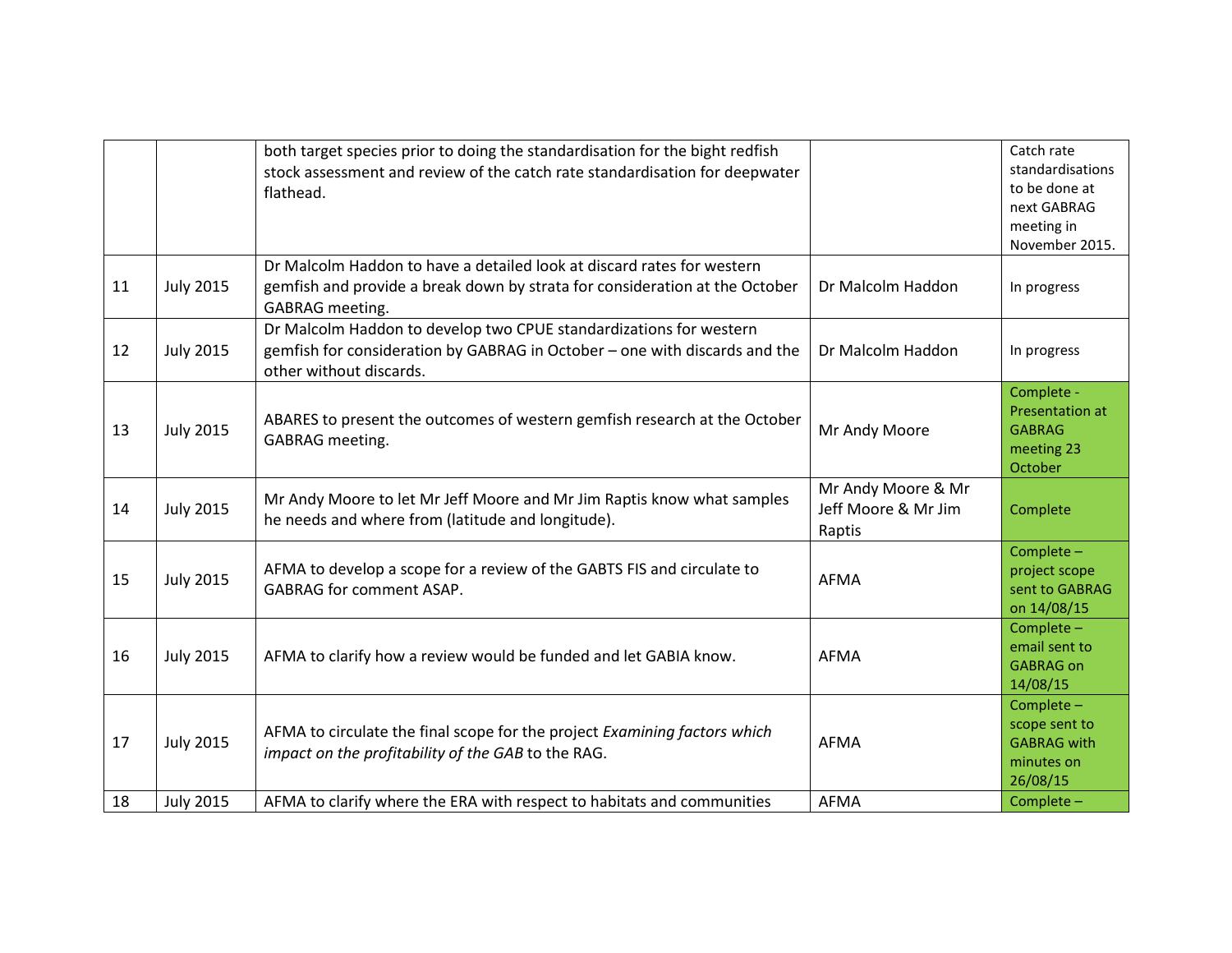|    |          | work is up to and if there are any potential research priorities for the GAB<br>flowing from that work.                                                                                             |                                                      | update in<br><b>Managers report</b>                                                                                                                          |
|----|----------|-----------------------------------------------------------------------------------------------------------------------------------------------------------------------------------------------------|------------------------------------------------------|--------------------------------------------------------------------------------------------------------------------------------------------------------------|
|    |          |                                                                                                                                                                                                     |                                                      |                                                                                                                                                              |
| 2  | Nov 2014 | AFMA, CSIRO, GABIA and Fishwell Consulting to negotiate on the form future<br>data summaries will take based on requests from the RAG and what is<br>covered under the current contract with CSIRO. | AFMA, GABIA, CSIRO and<br><b>Fishwell Consulting</b> | In progress                                                                                                                                                  |
| 11 | Nov 2014 | Dr Malcolm Haddon to work with Dr Robin Thomson to check where early<br>length data and length data from 2006-08 is and why it is not included in the<br>data summary                               | Dr Malcolm Haddon                                    | In progress,<br>Malcolm to look<br>at by next<br><b>GABRAG</b><br>meeting                                                                                    |
| 14 | Nov 2014 | Dr Malcolm Haddon to look at catch composition of Western Gemfish shot<br>next year.                                                                                                                | Dr Malcolm Haddon                                    | In progress,<br>Malcolm to look<br>at by next<br><b>GABRAG</b><br>meeting                                                                                    |
| 17 | Nov 2014 | Dr Marcus Finn to inform AFMA Executive of GABRAG's intention to<br>categorise discards.                                                                                                            |                                                      | In progress - the<br>potential for                                                                                                                           |
| 18 | Nov 2014 | AFMA to follow up the legal requirements of reporting of discards and that<br>appropriate CAAB codes are available for the proposed discard groupings.                                              | <b>AFMA</b>                                          | categorizing<br>discards is also                                                                                                                             |
| 19 | Nov 2014 | AFMA and GABIA to update the Boat Operating Procedures Manual with<br>agreed discard categories and produce a one pager of instructions to crew<br>on discard reporting.                            | AFMA/GABIA                                           | being explored<br>more broadly for<br>SESSF trawl<br>sectors. It has<br>been discussed                                                                       |
| 20 | Nov 2014 | Fishwell Consulting to update Olfish for appropriate discard categories.                                                                                                                            | <b>Fishwell Consulting</b>                           | at SESSFRAG,<br>and more<br>recently in<br>Slope/ShelfRAG<br>where concerns<br>were raised. The<br>proposal is still<br>being progressed<br>at a SESSF scale |